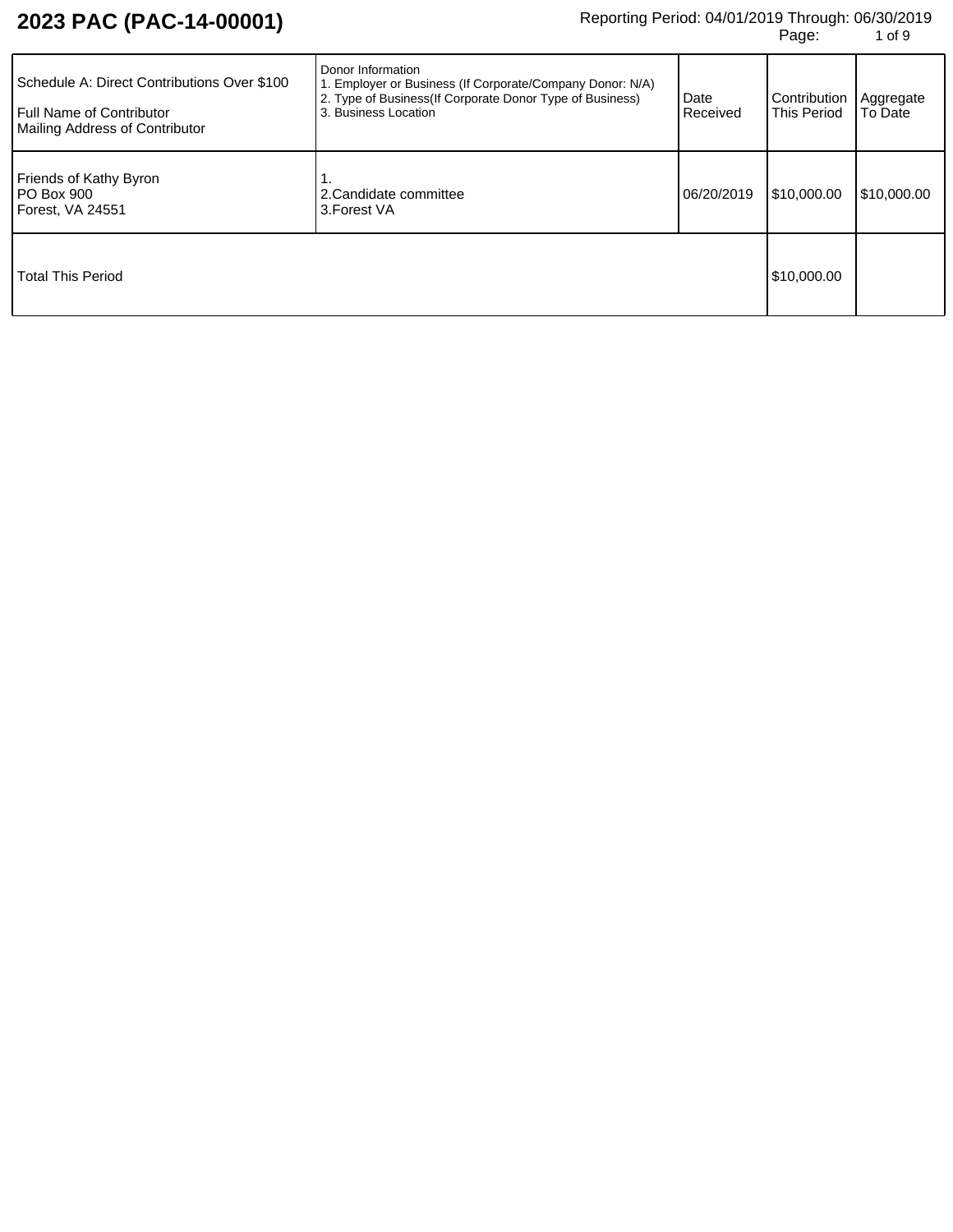No Schedule B results to display.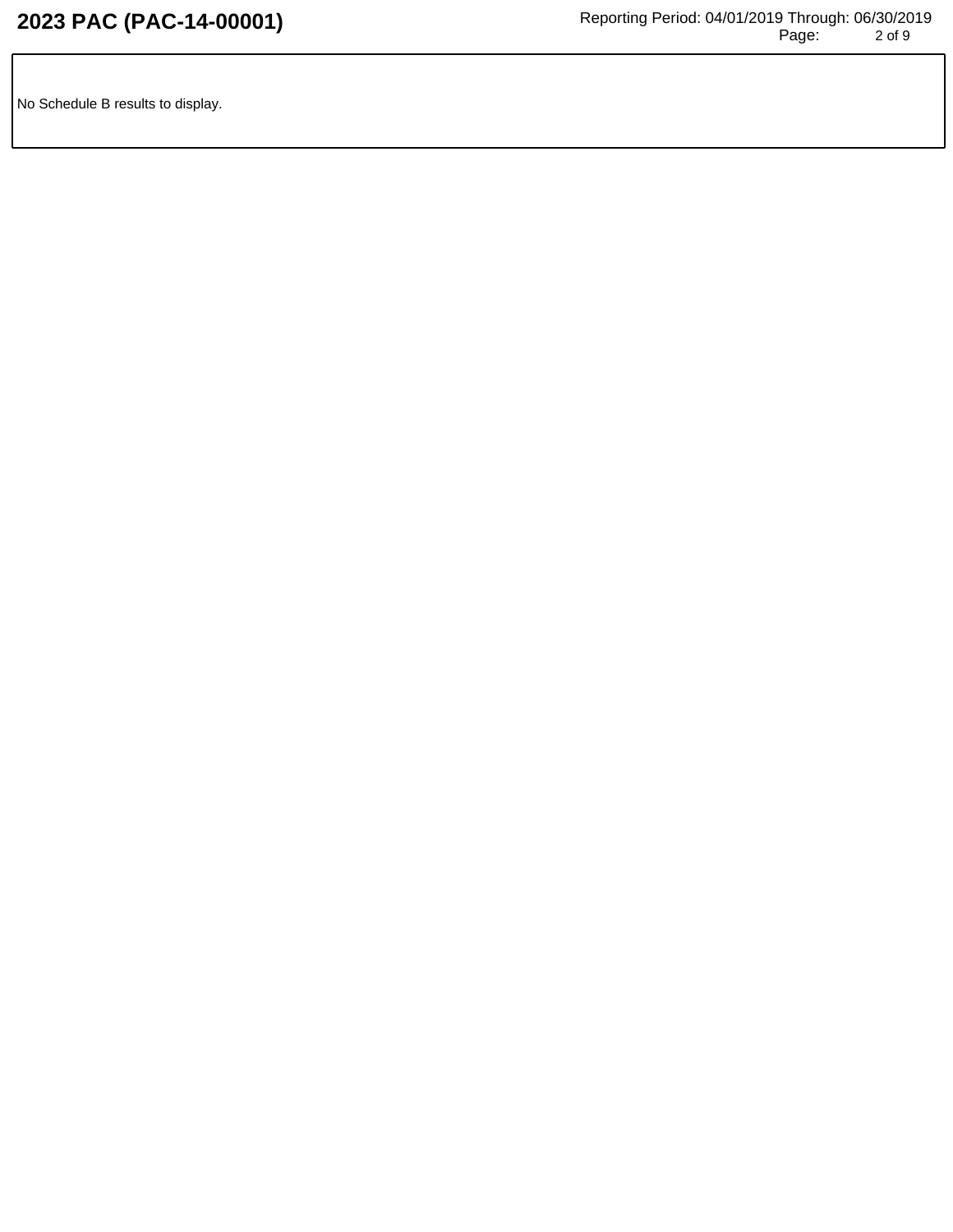No Schedule C results to display.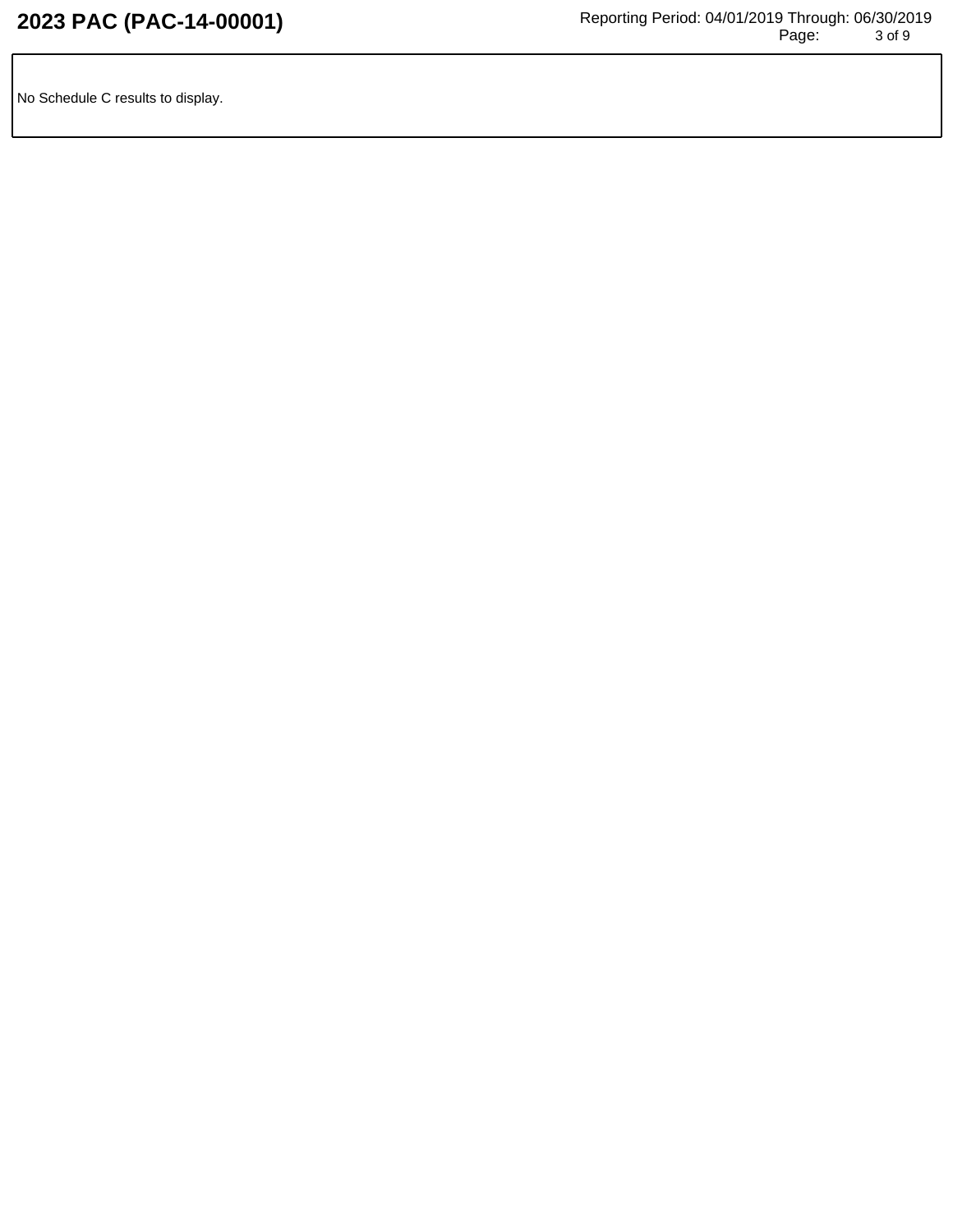| Schedule D: Expenditures<br>Person or Company Paid and Address                         | Item or Service                   | Name of<br>Person<br>Authorizing<br>Expenditure | Date of<br>Expenditure | Amount<br>Paid |
|----------------------------------------------------------------------------------------|-----------------------------------|-------------------------------------------------|------------------------|----------------|
| <b>Forest Consulting Services</b><br>PO Box 71596<br>Richmond, VA 23255                | Accounting and reporting services | John G.<br>Selph                                | 04/19/2019             | \$125.00       |
| <b>Friends of Roxann Robinson</b><br>8939 Cardiff Road<br>North Chesterfield, VA 23236 | Campaign contribution             | John G.<br>Selph                                | 06/24/2019             | \$5,000.00     |
| Vandergriff for Virginia<br>PO Box 1236<br>Glen Allen, VA 23060                        | Campaign contribution             | John G.<br>Selph                                | 06/25/2019             | \$1,000.00     |
| <b>Total This Period</b>                                                               |                                   |                                                 |                        | \$6,125.00     |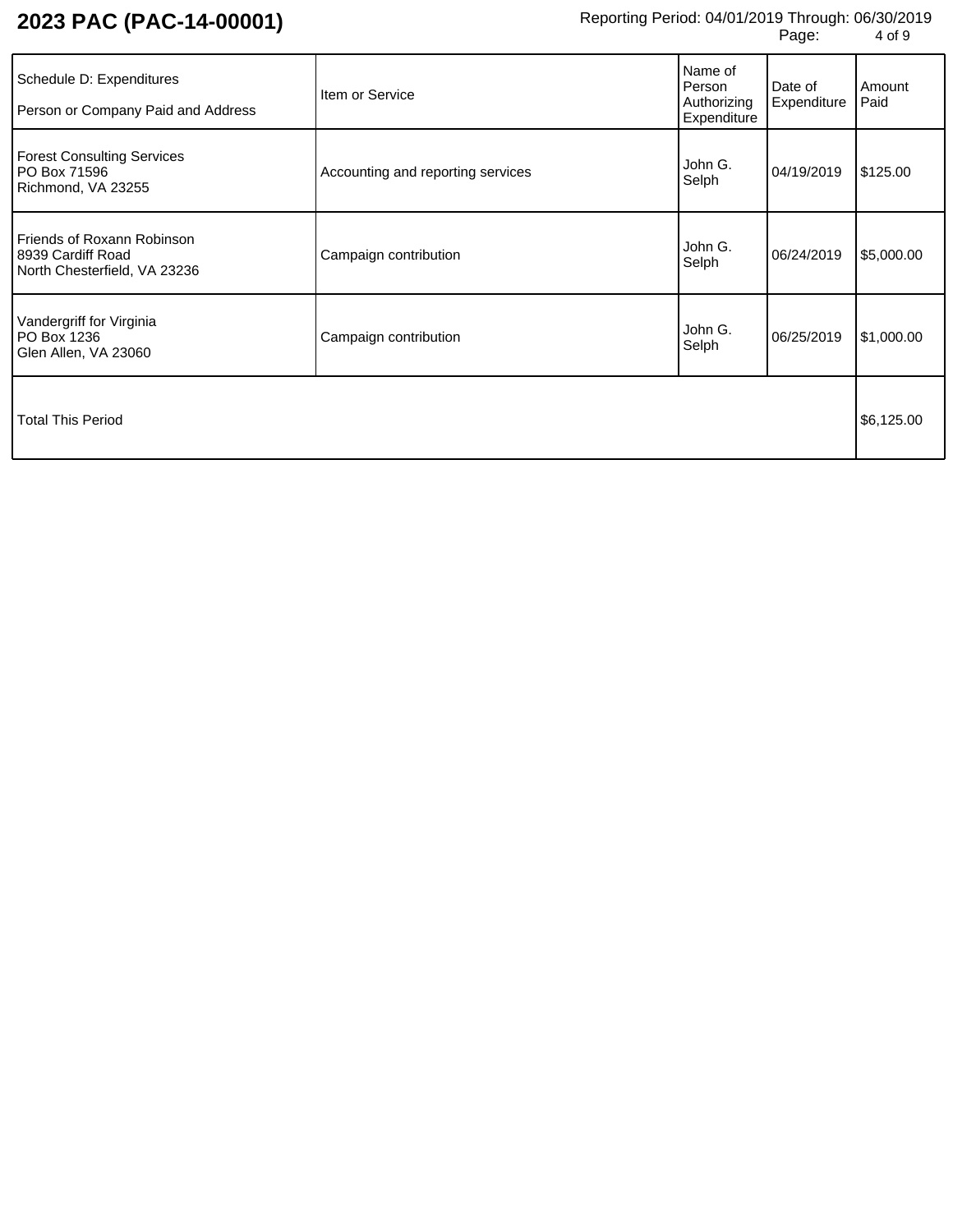| No Schedule E-1 results to display. |  |
|-------------------------------------|--|
|                                     |  |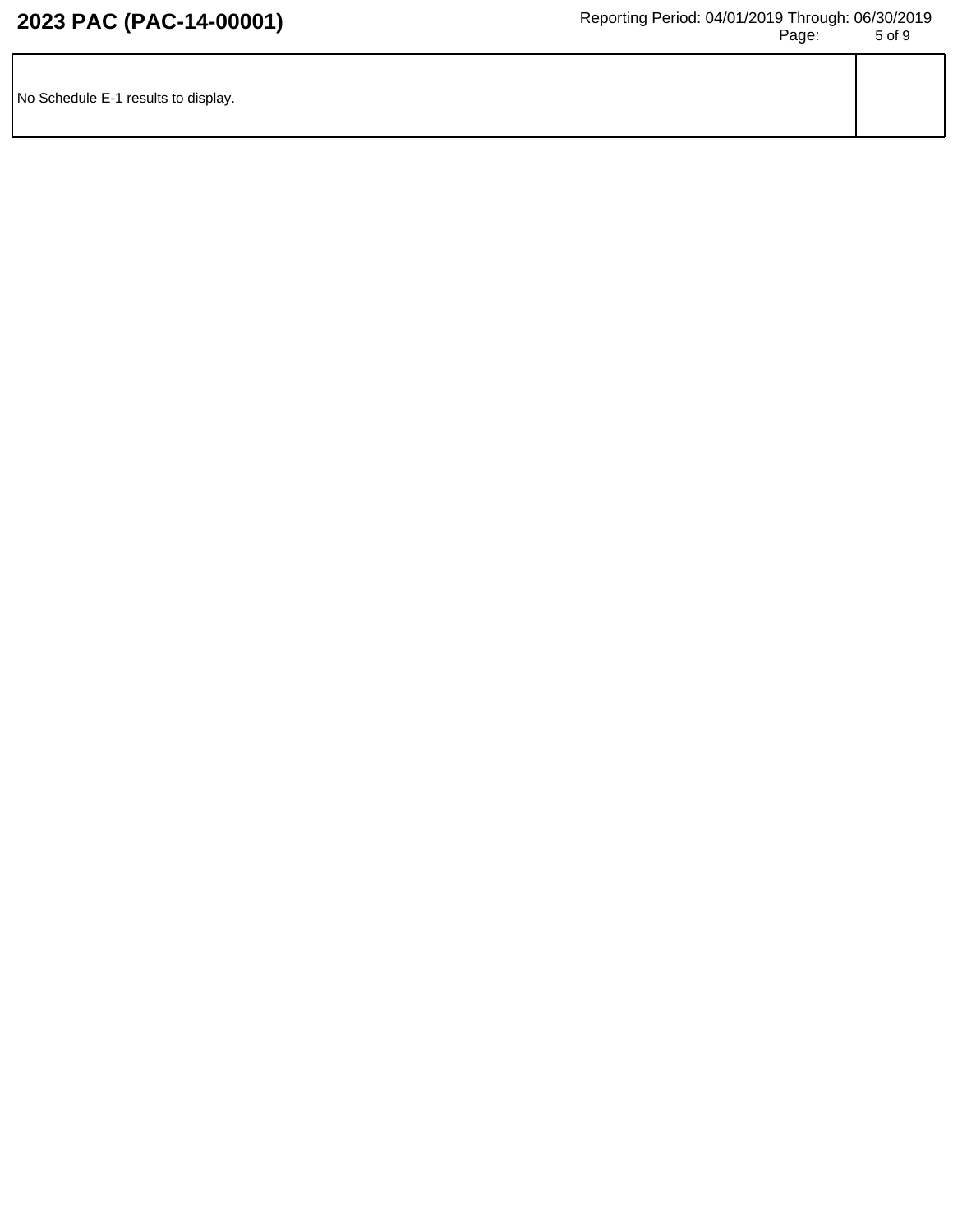| No Schedule E-2 results to display. |  |
|-------------------------------------|--|
|                                     |  |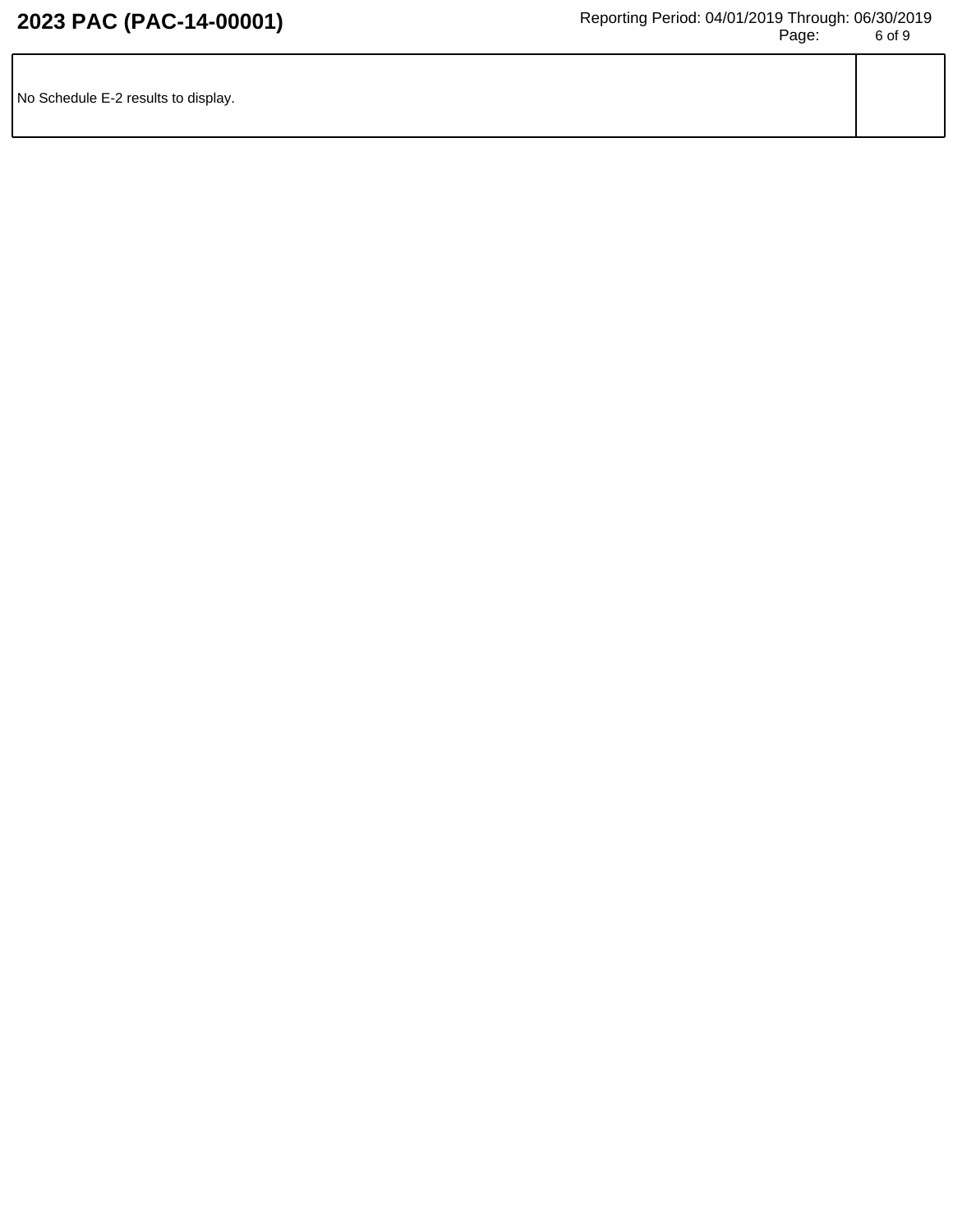No Schedule F results to display.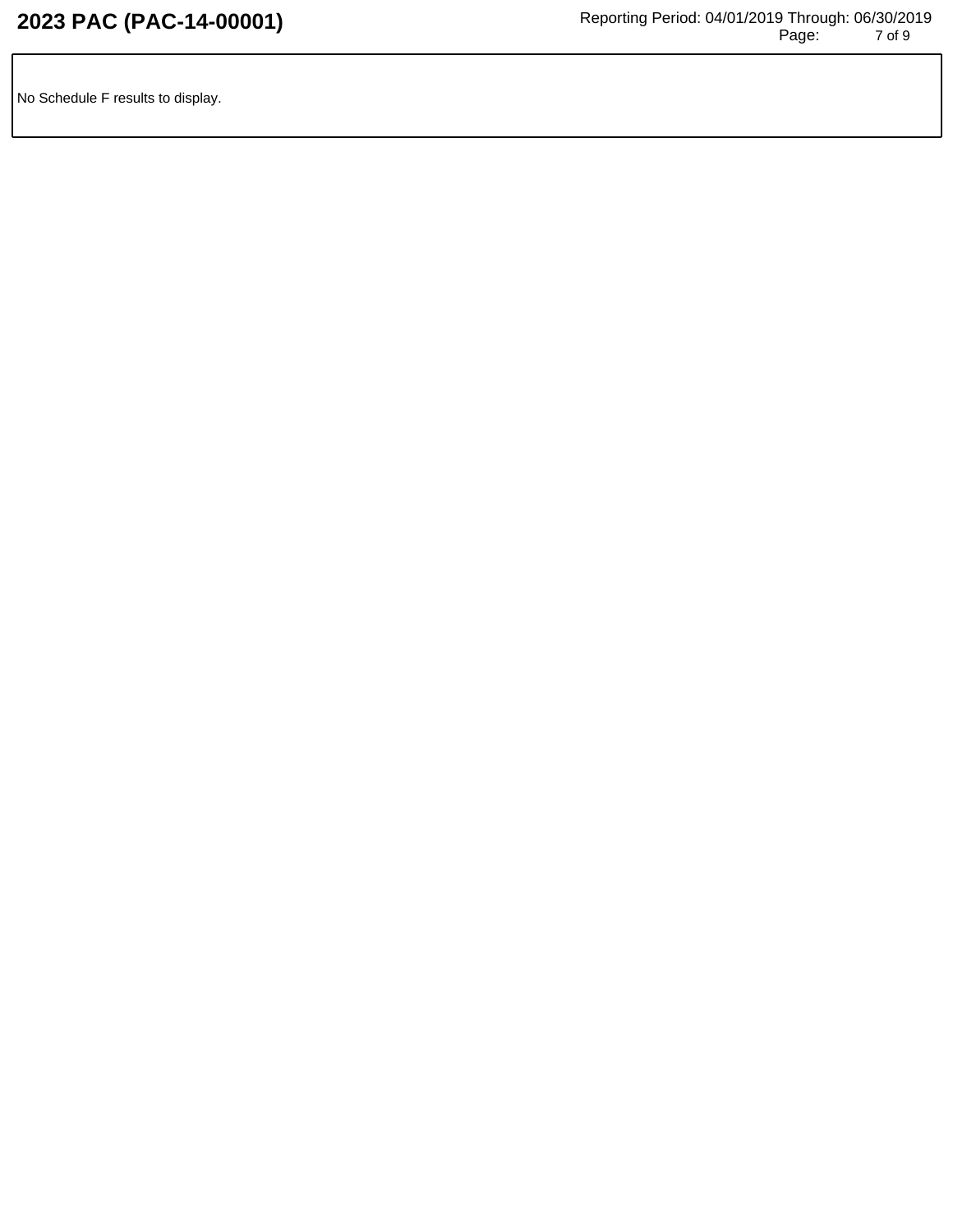| <b>Schedule G: Statement of Funds</b>                          | <b>Number of</b><br><b>Contributions</b> | Amount      |             |
|----------------------------------------------------------------|------------------------------------------|-------------|-------------|
| <b>Contributions Received This Period</b>                      |                                          |             |             |
| 1. Schedule A [Over \$100]                                     | 1                                        | \$10,000.00 |             |
| 2. Schedule B [Over \$100]                                     | 0                                        | \$0.00      |             |
| 3. Un-itemized Cash Contributions [\$100 or less]              | 0                                        | \$0.00      |             |
| 4. Un-itemized In-Kind Contributions [\$100 or less]           | 0                                        | \$0.00      |             |
| 5. Total                                                       | 1                                        |             | \$10,000.00 |
| <b>Bank Interest, Refunded Expenditures and Rebates</b>        |                                          |             |             |
| 6. Schedule C [also enter on Line 17b on Schedule H]           |                                          |             | \$0.00      |
| <b>Expenditures Made This Period</b>                           |                                          |             |             |
| 7. Schedule B [From line 2 Above]                              |                                          | \$0.00      |             |
| 8. Un-itemized In-Kind contributions [From line 4 Above]       |                                          | \$0.00      |             |
| 9. Schedule D [Expenditures]                                   |                                          | \$6,125.00  |             |
| 10. Total [add lines 7, 8 and 9]                               |                                          |             | \$6,125.00  |
| <b>Reconciliation of Loan Account</b>                          |                                          |             |             |
| 11. Beginning loan balance [from line 15 of last report]       |                                          | \$0.00      |             |
| 12. Loans received this period [from Schedule E-Part 1]        |                                          | \$0.00      |             |
| 13. Subtotal                                                   |                                          |             | \$0.00      |
| 14. Subtract: Loans repaid this period [from Schedule E-Part2] |                                          | \$0.00      |             |
| 15. Ending loan balance                                        |                                          |             | \$0.00      |